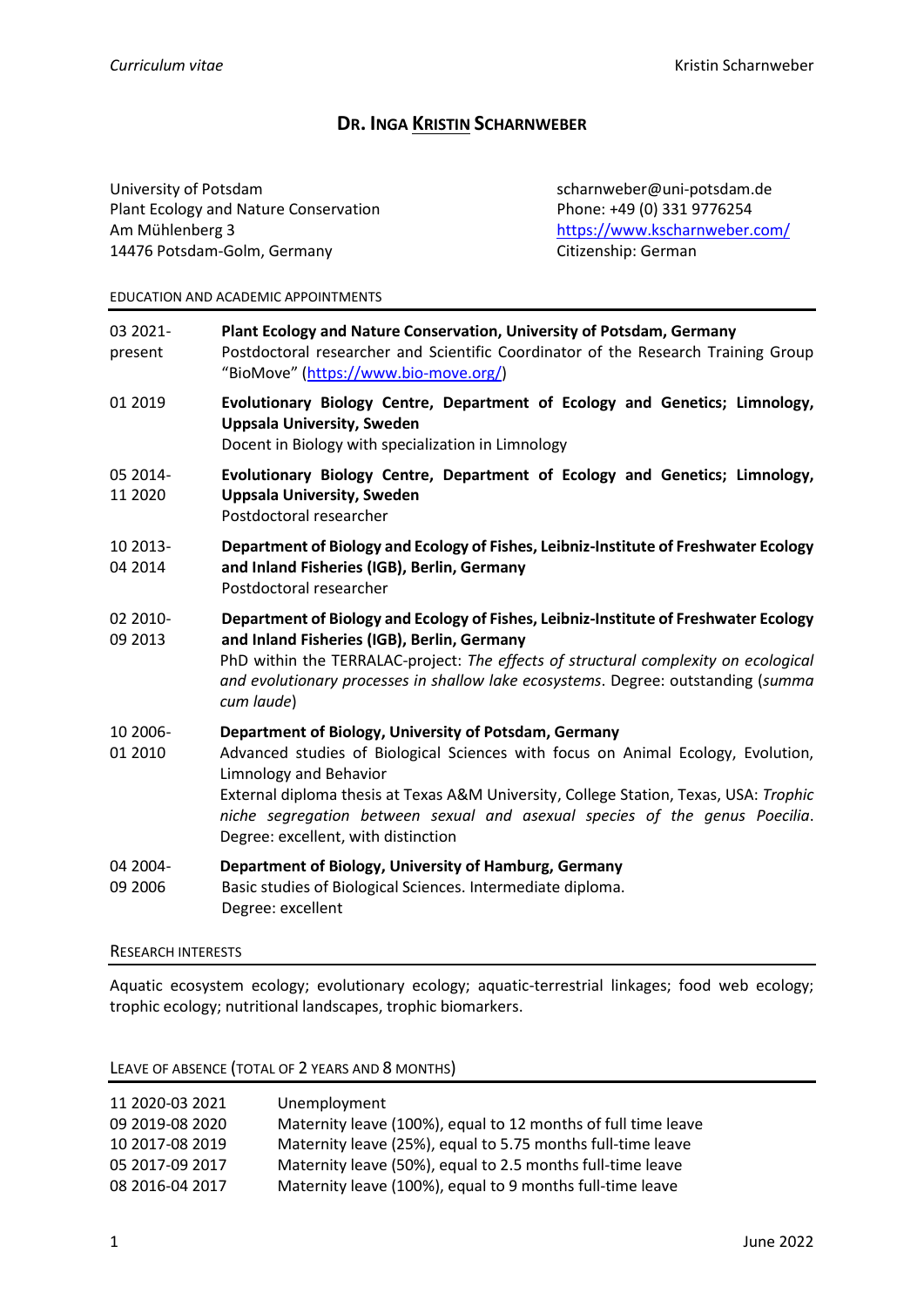### AWARDS AND HONORS

| 07 2018 | Selected for participation in the 2018-2019 mentorship program for scientists of<br>underrepresented gender in the beginning of their research career of the Faculty of |
|---------|-------------------------------------------------------------------------------------------------------------------------------------------------------------------------|
|         | Science and Technology, Uppsala University, Sweden                                                                                                                      |
| 05 2018 | King Carl XVI Gustaf 50th Anniversary Fund for Science, Technology and the                                                                                              |
|         | Environment (SEK 85 000)                                                                                                                                                |
| 11 2014 | 2014 Young Female Researchers' Award of the Researchers' Association Berlin,                                                                                            |
|         | Germany (Forschungsverbund Berlin) (€ 3000)                                                                                                                             |
| 11 2014 | Nominated for the 2014 Young Researchers' Award of Wissenschaftsgemeinschaft                                                                                            |
|         | Gottfried Willhelm Leibniz, Germany                                                                                                                                     |
| 09 2014 | 2014 Young Researchers' Award of the German Limnological Society (DGL) (€ 300)                                                                                          |

### PUBLICATIONS IN PEER-REVIEWED JOURNALS

<https://scholar.google.com.au/citations?hl=en&user=GPCScGYAAAAJ>

- 36. Mehner, T., Attermeyer, K., Brauns, M., Brothers, S., Hilt, S., **Scharnweber, K**., van Dorst, R., Vanni, M. J., & Gaedke, U. 2022. Trophic transfer efficiency in lakes. Accepted in Ecosystems.
- 35. Voigt, C. C. Kaiser, K., Look, S., **Scharnweber. K.** & Scholz, C. 2022. Wind turbines without curtailment produce large numbers of bat fatalities throughout their lifetime: A call against ignorance and neglect. Global Ecology and Conservation **37** e02149.
- 34. **Scharnweber, K**., Peura, S., Attermeyer, K., Bertilsson, S., Bolender, L., Buck, M., Einarsdóttir, K., Garcia, S. L., Gollnisch, R., Grasset, C., Groeneveld, M., Hawkes, J., Lindström, E. S., Manthey, C., Rengefors, K., Sedano-Núñez, V. T., Tranvik, L. J., Övergaard, R. & Székely, A. J. 2021. Comprehensive analysis of chemical and biological problems associated with browning agents used in aquatic studies. Limnology and Oceanography: Methods **19 (12)** 818-835.
- 33. **Scharnweber, K**.\*, Andersson, M. L*.*\*, Chaguaceda, F., Eklöv, P. 2021. Intra-specific differences in metabolic rates shape carbon stable isotope trophic discrimination factors of muscle tissue in the common teleost Eurasian perch (*Perca fluviatilis*). Ecology and Evolution **11 (14):** 9804- 9814. \*both authors contributed equally.
- 32. Twining, C. W., Bernhardt, J. R., Derry, A. M., Hudson, C., Ishikawa, A., Kabeya, N., Kainz, M. J., Kitano, J., Kowarik, C., Ladd, S. N., Leal, M. C., **Scharnweber, K.**, Shipley, J. R., Matthews, B. 2021. The evolutionary ecology of fatty-acid variation: implications for consumer adaptation and diversification. Ecology Letters **24 (8)** 1709-1731.
- 31. **Scharnweber, K.,** Chaguaceda, F., Eklöv, P. Fatty acid accumulation in feeding types of a natural freshwater fish population. Oecologia **196:** 53-63.
- 30. Chaguaceda, F., **Scharnweber, K.**, Dalman, E., Tranvik, L. & Eklöv, P. 2021. Short-term apparent mutualism drives responses of aquatic prey to increasing productivity. Journal of Animal Ecology **90 (4)**: 834-845.
- 29. Grasset, C., Sobek, S., **Scharnweber, K.,** Moras, S., Villwock, H., Andersson, S., Hiller, C., Chaguaceda, F., Colom, W. & Tranvik, L. 2020. Non-linear response of the CO<sub>2</sub>-equivalent balance of freshwater ecosystems to productivity. Global Change Biology **26 (10)**: 5705-5715.
- 28. **Scharnweber, K.,** Gårdmark, A. 2020. Feeding specialists on fatty acid rich prey have higher gonad weights: pay-off in Baltic perch? Ecosphere **11(8)**:e03234. 10.1002/ecs2.3234.
- 27. **Scharnweber, K.** 2020. Morphological and trophic divergence of lake and stream minnows (*Phoxinus phoxinus*). Ecology and Evolution **10 (15):** 8358-8367.
- 26. Chaguaceda, F., Eklöv, P. & **Scharnweber, K**. 2020. Regulation of fatty acid composition related to ontogenetic changes and niche differentiation of a common aquatic consumer. Oecologia **193**: 325-336.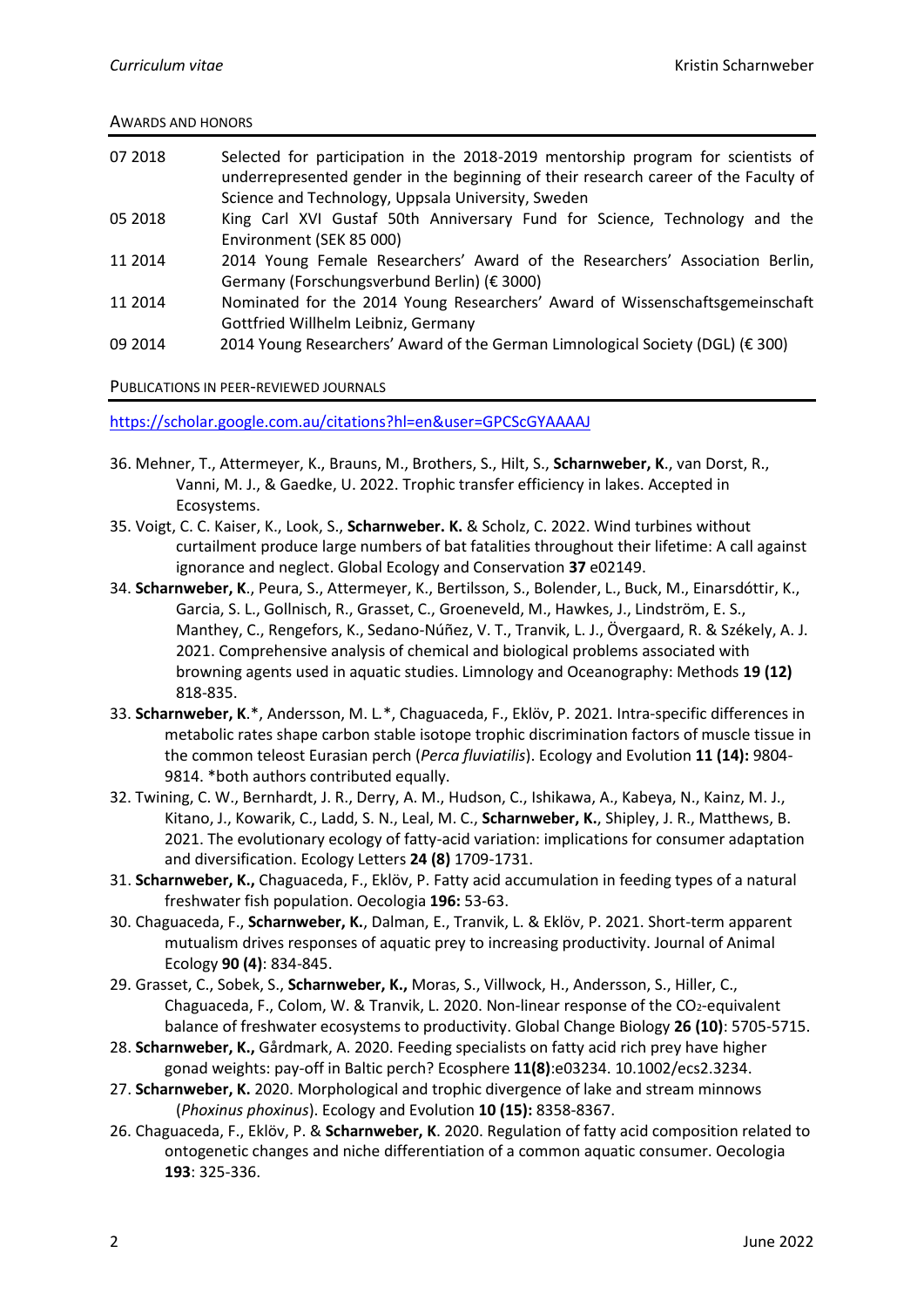- 25. **Scharnweber, K.,** Chaguaceda, F., Dahlman, E., L. J. Tranvik & Eklöv, P. 2020. The emergence of fatty acids – Aquatic insects as vectors along a productivity gradient. Freshwater Biology. **65 (3)**: 565-578.
- 24. Marklund M. H. K., Svanbäck, R., Faulks, L., Breed, M., **Scharnweber, K.,** Zha, Y. & Eklöv, P. 2019. Asymmetrical habitat coupling of an aquatic predator – the importance of individual specialisation. Ecology and Evolution **9 (6):** 3405-3415.
- 23. Nydahl, A. C., Wallin, M. B., Tranvik, L. J., Hiller, C., Attermeyer, K., Garrison, J., Chaguaceda, F., **Scharnweber, K**. & Weyhenmeyer, G. A. 2019. Colored organic matter increases CO<sub>2</sub> in mesoeutrophic lake water through altered light climate and acidity. Limnology & Oceanography **64 (2):** 744-756.
- 22. Mehner, T., Lischke, B., **Scharnweber, K.,** Attermeyer, K., Brothers, S., Gaedke, U., Hilt, S. & Brucet S. 2018. Empirical correspondence between trophic transfer efficiency in freshwater food webs and the slope of their size spectra. Ecology **99 (6):** 1463-1472.
- 21. Marklund, M. H. K., Svanbäck, R., Zha, Y., **Scharnweber, K.** & Eklöv, P. 2018. The influence of habitat accessibility on the dietary and morphological specialization of an aquatic predator. Oikos **127 (1):** 160-169.
- 20. Lischke, B., Mehner, T., Hilt, S., Attermeyer, K., Brauns, M., Brothers, S., Grossart, H. P., Köhler, J. **Scharnweber, K.** & Gaedke, U. 2017. Benthic carbon is inefficiently transferred in the food webs of two eutrophic shallow lakes. Freshwater Biology **62(10):** 1693-1706.
- 19. **Scharnweber, K.,** Strandberg, U., Karlsson, K. & Eklöv, P. 2016. Decrease of Population Divergence in Eurasian Perch (*Perca fluviatilis*) in Browning Waters: Role of Fatty Acids and Foraging Efficiency. PLOSone **11(9):** e0162470. doi:10.1371/journal.pone.0162470.
- 18. **Scharnweber, K.,** Strandberg, U. Marklund, M. H. K. & Eklöv, P. 2016. Combining resource use assessment techniques reveal trade-offs in trophic specialization of perch. Ecosphere **7(8)**: e01387. 10.1002/ecs2.1387.
- 17. Syväranta, J., **Scharnweber, K.**, Brauns, M. Hilt, S. & Mehner, T. 2016. Assessing the utility of hydrogen, carbon and nitrogen stable isotopes in estimating consumer allochthony in two shallow eutrophic lakes. PLOSone **11(5)**: e0155562. doi:10.1371/journal.pone.0155562.
- 16. Mikolajewski, D., **Scharnweber, K.**, Jiang, B., Leicht, S., Mauersberger, R. Johansson, F. & Rolff, J. 2016. Changing the habitat: the evolution of inter-correlated traits to escape from predators. Journal of Evolutionary Biology **29**: 1394-1405.
- 15. Mehner, T., Attermeyer, K., Brauns, M., Brothers, S., Diekmann, J., Gaedke, U., Grossart, H.-P., Köhler, J., Lischke, B., Meyer, N., **Scharnweber, K.**, Syväranta, J., Vanni M. J. & Hilt, S. 2016. Weak response of animal allochthony and production to enhanced supply of terrestrial leaf litter in nutrient-rich lakes. Ecosystems **19**: 311-325.
- 14. Lischke, B., Weithoff, G., Wickham, S. A., Attermeyer, K., Grossart, H.-P., **Scharnweber, K.**, Hilt, S. & Gaedke, U. 2016. Large biomass of small feeders: Ciliates may dominate herbivory in eutrophic lakes. Journal of Plankton Research **38 (1):** 2-15.
- 13. Tobler, M., **Scharnweber, K.**, Greenway, R., Passow, C., Arias-Rodriguez, L., & García-De-León, F. 2015. Convergent changes in the trophic ecology of extremophile fish occurring along replicated environmental gradients. Freshwater Biology **60(4)**: 768-780.
- 12. Hilt, S., Wanke, T., **Scharnweber, K**., Brauns, M., Syväranta, J., Brothers, S., Gaedke, U., Köhler, J., Lischke, B. & Mehner T. 2015. Contrasting response of two shallow eutrophic lakes to a partial winterkill of fish. Hydrobiologia **749(1)**: 31-42.
- 11. **Scharnweber, K.**, Vanni, M.J., Hilt, S., Diekmann, J., & Mehner, T. 2014. Boomerang ecosystem subsidies: Organic carbon inputs from land to lakes are returned to terrestrial food webs via aquatic insects. Oikos **123**: 1439-1448.
- 10. Brothers, S., Köhler, J., Attermeyer, K., Grossart, H-P., Mehner, T., Meyer, N., **Scharnweber. K** & Hilt, S. 2014. A feedback loop links brownification and anoxia in a temperate, shallow lake. Limnology and Oceanography **59(4)**: 1388-1398.
- 09. **Scharnweber, K.**, Syväranta, J., Hilt, S., Brauns, M., Vanni, M.J., Brothers, S., Köhler, J., Knežević-Jarić, J. & Mehner, T. 2014. Whole-lake experiments reveal the fate of terrestrial particulate organic carbon in benthic food webs of shallow lakes. Ecology **95 (6)**: 1496-1505.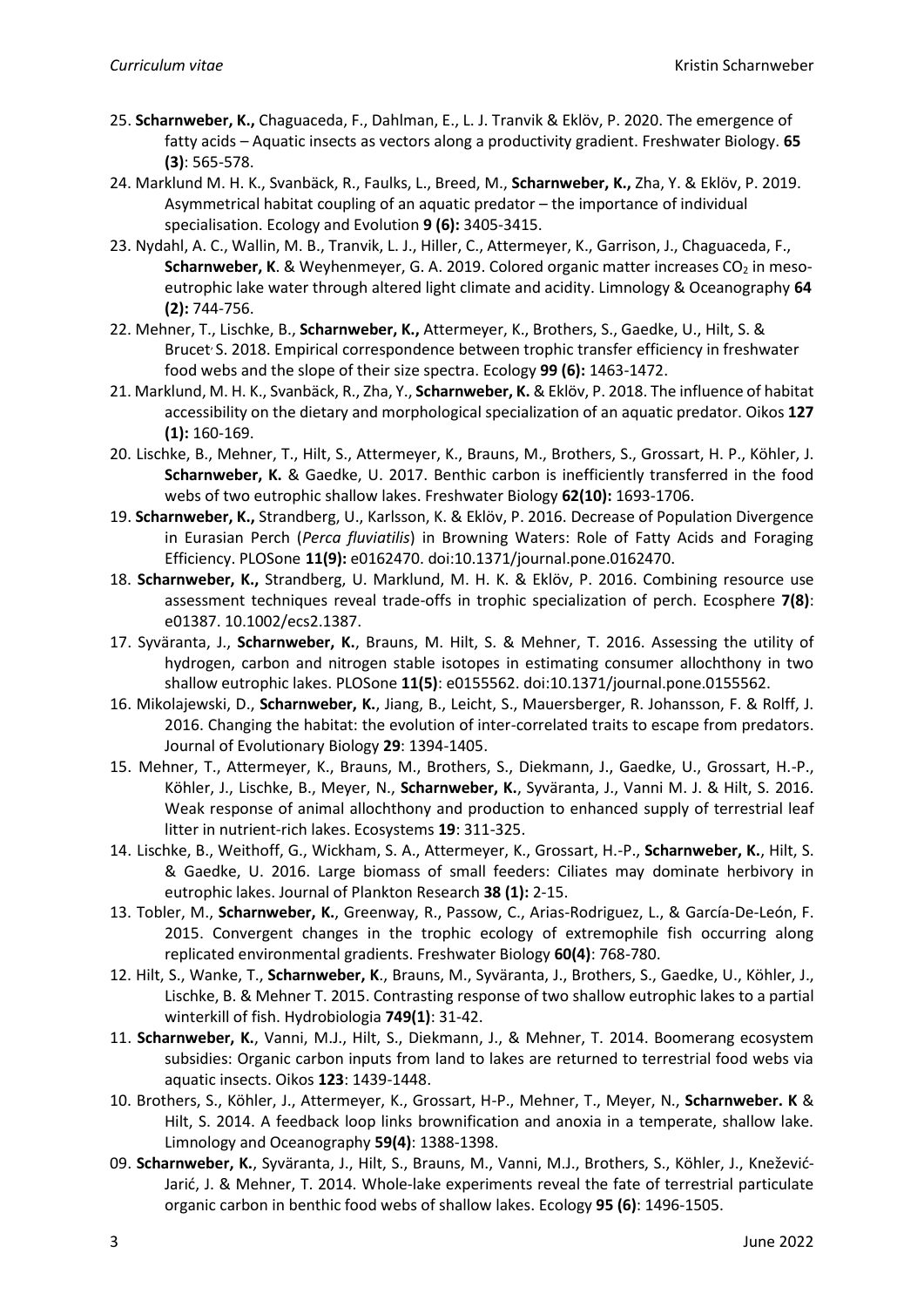- 08. Brothers, S., Hilt, S., Attermeyer, K., Grossart, H-P., Kosten, S., Lischke, B., Mehner, T., Meyer, N., **Scharnweber, K.** & Köhler, J. 2013. A regime shift from macrophyte to phytoplankton dominance enhances carbon burial in a shallow, eutrophic lake. Ecosphere **4:11** DOI: 10.1890/ES13-00247.1.
- 07. **Scharnweber, K.**, Watanabe, K., Syväranta, J., Wanke, T., Monaghan, M.T. & Mehner, T. 2013. Effects of predation pressure and resource use on morphological divergence in omnivorous prey fish. BMC Evolutionary Biology **13:132**, DOI: 10.1186/1471-2148-13-132.
- 06. **Scharnweber, K**., Plath, M. & Tobler, M. 2011. Trophic niche segregation between the sexes in two species of livebearing fishes (Poeciliidae). Bulletin of Fish Biology **13**:11-20.
- 05. **Scharnweber, K.**, Plath, M., Winemiller, K.O. & Tobler, M. 2011. Dietary niche overlap in sympatric asexual and sexual livebearing fishes (*Poecilia* spp.). Journal of Fish Biology **79**:1760-1773.
- 04. **Scharnweber,K.**, Plath, M. & Tobler, M. 2011. Examination of boldness traits in sexual and asexual mollies (*Poecilia latipinna*, *P. formosa*). Acta Ethologica **14**:77-83.
- 03. **Scharnweber,K.**, Plath, M. & Tobler, M. 2011. Feeding efficiency and food competition in coexisting sexual and asexual livebearing fishes of the genus *Poecilia*. Environmental Biology of Fishes **90**:197-205.
- 02. Riesch, R., Duwe, V., Herrmann, N., Padur, L., Ramm, A., **Scharnweber, K.**, Schulte, M., Schulz-Mirbach, T., Ziege, M. & Plath, M. 2009. Variation along the shy-bold continuum in extremophile fishes (*Poecilia mexicana*, *Poecilia sulphuraria*). Behavioural Ecology and Sociobiology **63**:1515-1526.
- 01. Ziege, M., Padur, L., Duwe, V., Ramm, A., **Scharnweber, K.**, Riesch, R. & Plath, M. 2008. Audience effect alters mate choice in male *Heterophallus milleri* (Poeciliidae). Bulletin of Fish Biology **10**:87-92.

### SUBMITTED PUBLICATIONS

- Andersson, M. L., **Scharnweber, K**., & Eklöv, P. The interaction between metabolic rate, habitat choice, and resource use in a polymorphic freshwater species. Under review in Ecology and Evolution.
- Závorka, L., Blanco A., Chaguaceda, F., Cucherousset, J., Killen, S.S., Lienart, C., Mathieu-Resuge, M., Němec, P., Pilecky, M., **Scharnweber, K**., Twining, C., W. & Kainz, M. J. The role of bioactive molecules as a common currency in eco-evo-devo dynamics. Submitted to TREE.

#### INVITED TALKS

| 04 2021  | "Talk of the month" Berlin-Brandenburg Institute of Advanced Biodiversity Research<br>(BBIB), Germany |
|----------|-------------------------------------------------------------------------------------------------------|
| 10 20 20 | Leibniz-Institute of Freshwater Ecology and Inland Fisheries (IGB), Berlin, Germany                   |
| 08 2020  | Brandenburg University of Technology Cottbus-Senftenberg, Cottbus, Germany                            |
| 11 2019  | Swiss Federal Institute of Aquatic Science and Technology (Eawag), Kastanienbaum,<br>Switzerland      |
| 01 2019  | Research and Technology Centre, West Coast, Kiel University, Büsum, Germany                           |
| 04 2018  | Department of Earth Sciences, Campus Gotland, Uppsala University, Sweden                              |
| 04 2017  | Swedish University of Agricultural Sciences (SLU), Institute of Coastal Research,<br>Öregrund, Sweden |
| 12 2016  | Royal Netherlands Institute for Sea Research (NIOZ), Texel, The Netherlands                           |
| 10 2014  | Annual Meeting of the German Limnological Society (DGL), Magdeburg, Germany                           |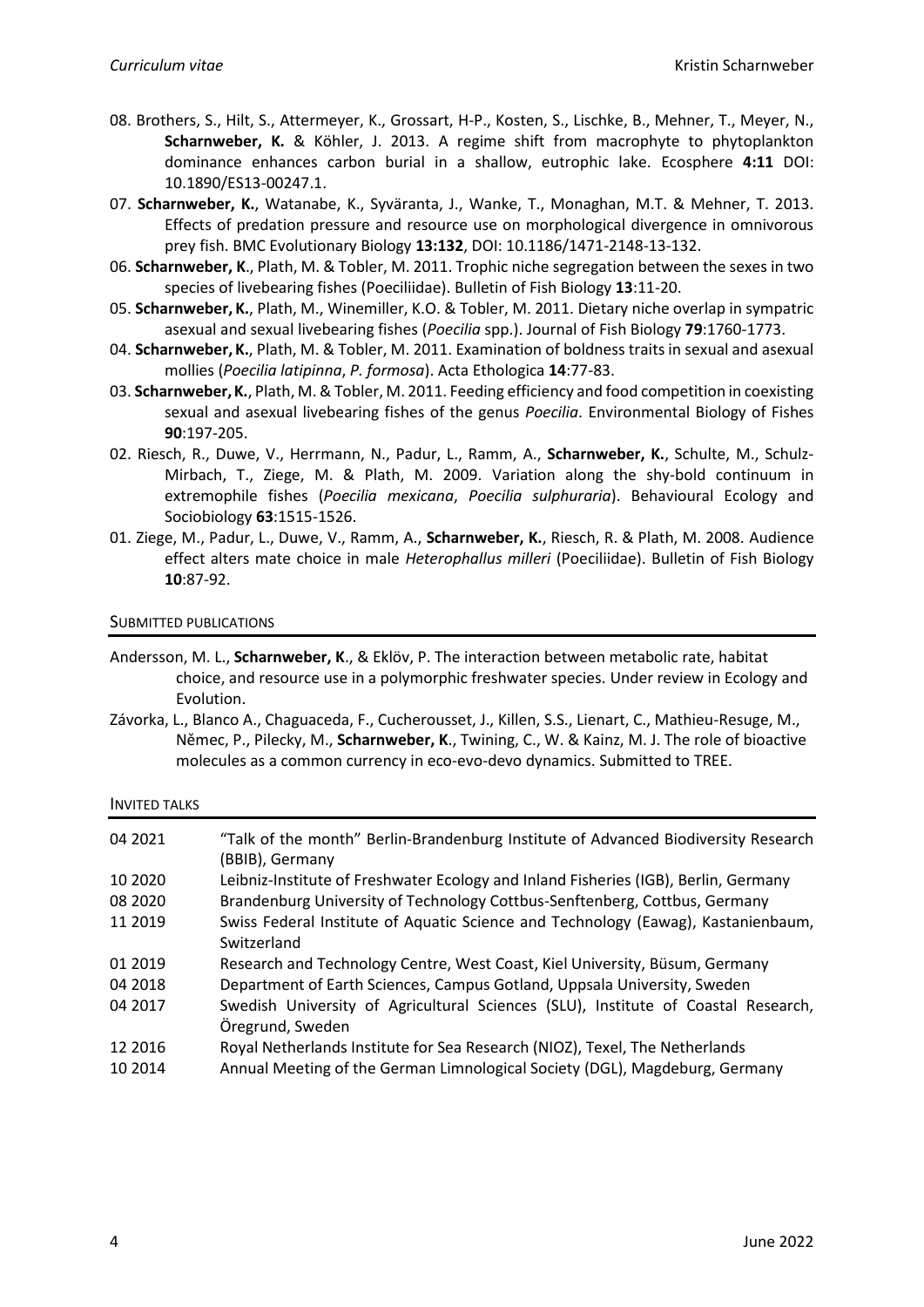# PRESENTATIONS AT SCIENTIFIC MEETINGS (FIRST AUTHOR)

- 2022: 36th Congress of the International Society of Limnology (SIL), Berlin, Germany
- 2021: Annual Meeting of German Limnological Society (DGL), Leipzig, Germany
- 2021: IsoEcol2021, virtual Covid Interlude 11.5
- 2019: Swedish Oikos 2019, Uppsala, Sweden
- 2019: ASLO Aquatic Sciences Meeting, San Juan, Puerto Rico
- 2018: Perch as a keystone species, Workshop at University of Rostock, Germany
- 2018: Gene E. Likens Mini Symposium, Uppsala, Sweden
- 2017: DynaTrait Conference, Hannover, Germany
- 2017: Uppsala Water Centre Mini Symposium, Uppsala, Sweden
- 2015: ESA Annual Meeting, Baltimore, Maryland, USA
- 2015: Finnish National Ecology Meeting, Joensuu, Finland
- 2015: Oikos Meeting, Umeå, Sweden
- 2014: ASLO Aquatic Sciences Meeting, Portland, Oregon, USA
- 2013: Annual Meeting of German Limnological Society (DGL), Potsdam, Germany
- 2012: ASLO Aquatic Sciences Meeting, Otsu, Japan
- 2011: Meeting of the European Society for Evolutionary Biology (ESEB), Tübingen, Germany

## APPROVED RESEARCH PROJECTS

| 2017-2019      | <b>Scharnweber, K.</b> (PI) Patterns of morphological and trophic divergence of lake and<br>stream minnows (Phoxinus phoxinus). Olsson-Borghs Stiftelse, Research grant<br>(SEK 200 000)                                     |
|----------------|------------------------------------------------------------------------------------------------------------------------------------------------------------------------------------------------------------------------------|
| 2014-2016      | <b>Scharnweber, K.</b> (PI) Boreal lakes in a changing climate: brown waters and the<br>consequences for fish growth. Olsson-Borghs Stiftelse, Research grant (SEK 209 000)                                                  |
| 2014-2016      | <b>Scharnweber, K.</b> (PI) Population divergence along gradients of dissolved organic<br>carbon- effects of food web structure and food quality, German Academic Exchange<br>Service (DAAD), PostDoc scholarship (€ 41 830) |
| 2009           | <b>Scharnweber, K.</b> (PI) Trophic niche segregation between sexual and asexual species of<br>the genus Poecilia, German Academic Exchange Service (DAAD), Thesis scholarship<br>(E 3 700)                                  |
| <b>FUNDING</b> |                                                                                                                                                                                                                              |

| 11 2017 | Faculty of Science and Technology, Uppsala University, The Vice-Chancellor's travel<br>grants from the Knut and Alice Wallenberg Foundation, Travel grant (SEK 2 900) |
|---------|-----------------------------------------------------------------------------------------------------------------------------------------------------------------------|
| 09 2017 | German Limnological Society (DGL), Travel grant (€ 600)                                                                                                               |
| 05 2016 | Council for Equal Opportunity, Faculty of Science and Technology, Uppsala University,<br>Back-to-Research-grant (SEK 67 200),                                         |
| 08 2015 | Center for International Cooperation of Freie Universität Berlin, Networking grant<br>(E 450)                                                                         |
| 04 2015 | Liljewalchs Stiftelse, Travel grant (SEK 12 350)                                                                                                                      |
| 09 2013 | IGB Equal Opportunity Fund for young female Scientists and Families, Gender support<br>grant (€ 14 200)                                                               |
| 07 2012 | German Academic Exchange Service (DAAD), Travel grant (€ 1 900)                                                                                                       |
| 04 2009 | German Ichthyological Association (GfI), Research grant (€ 700)                                                                                                       |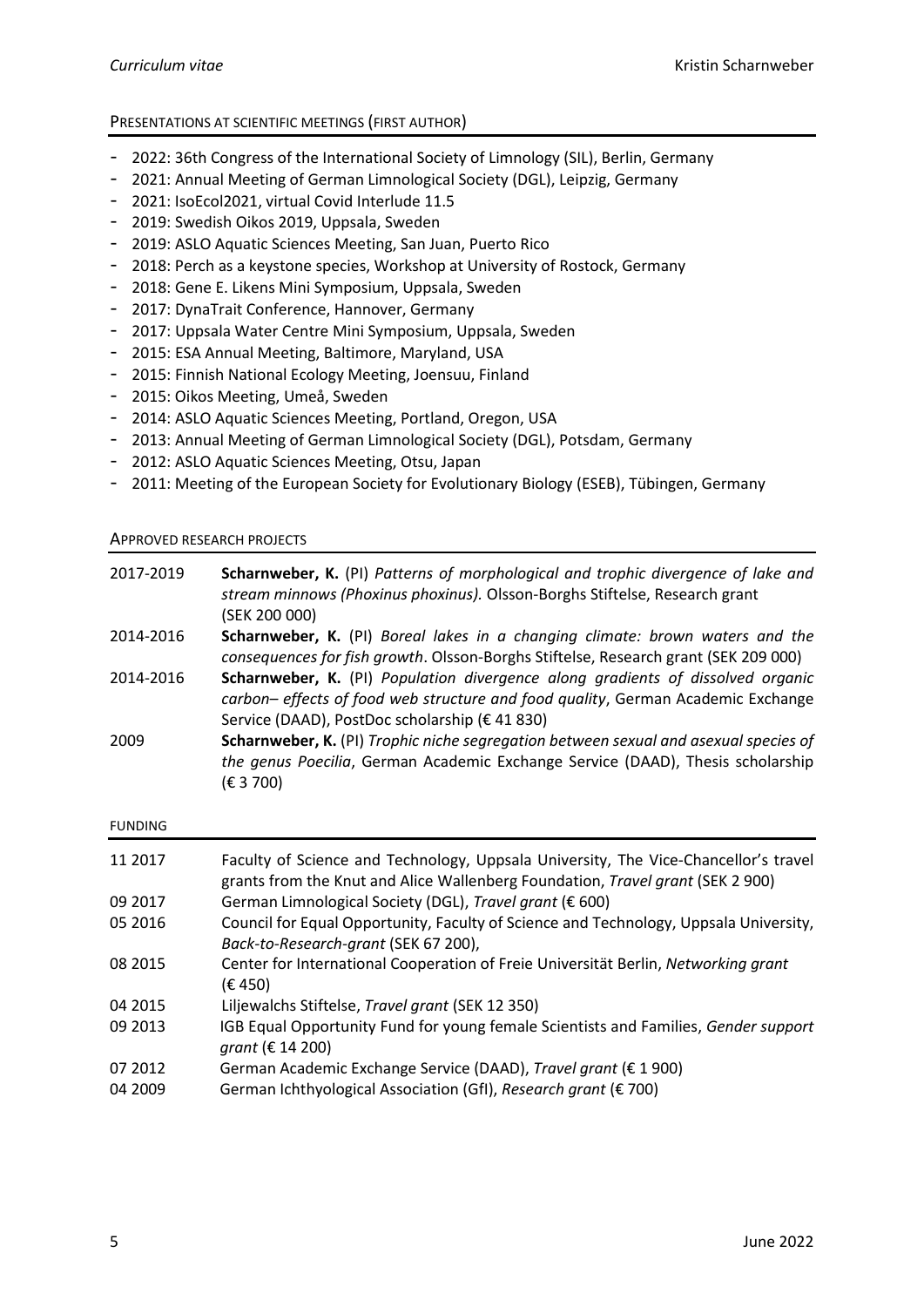# TRAINING IN TEACHING AND LEARNING

- Assessment, grading, and feedback, Division of Quality Enhancement, Unit of Academic Teaching and Learning, Spring 2019, Uppsala University
- Student-centered learning, TUR, the Council for Educational Development, Spring 2018, Uppsala University
- Supervising PhD Students, Division of Quality Enhancement, Unit of Academic Teaching and Learning, Autumn 2017, Uppsala University
- Academic teacher training Division of Quality Enhancement, Unit of Academic Teaching and Learning, Autumn 2017, Uppsala University
- Supervisor Training within the Faculty of Science and Technology Spring 2015, Uppsala University

## TEACHING

- Spring 2022: Lecturer in **Nature Conservation in Freshwater Systems**, part of the Second Cycle Course "State of the art: Conservation", University of Potsdam, Germany
- Autumn 2021: *Lecture*r in **Good Scientific Practice,** mandatory Third Cycle seminar within research training group BioMove, University of Potsdam, Germany
- Autumn 2020: *Lecturer* in **Fish Ecology**, part of the First and Second Cycle Course "Limnology", Uppsala University, Sweden
- Spring 2019: *Lecturer* in **Subsystems of the Baltic Sea**, part of the Second Cycle Course "The Baltic Sea-Ecology and Natural Resources", Uppsala University, Sweden
- Spring 2019, Spring 2018: *Lecturer* in **Stable Isotopes in Ecosystem Science**, part of the Second Cycle Course "Aquatic Ecosystems", Uppsala University, Sweden
- Autumn 2018, Autumn 2017: *Lecturer* in **River Ecology**, part of the First and Second Cycle Course "Limnology", Uppsala University, Sweden
- Spring 2015: *Course administrator* and *lecturer* in the First and Second Cycle Course **Alpine and Aquatic Ecology** at the Tagliamento River, Italy ("Alpin-aquatisches Geländepraktikum"), Free University Berlin, Germany

# SUPERVISION OF STUDENTS

# *PhDs:*

- 08 2017-10 2021: Matilda Andersson, Uppsala University, Sweden; *co-supervisor* "Fish population responses to climate change: causes and consequences"
- 08 2015 –04 2020: Fernando Chaguaceda Borjabad, Uppsala University, Sweden; *co-supervisor* "Structure and dynamics of aquatic food webs in response to bottom-up and top-down processes"

# *Master and visiting students*

- 08 2021 10 2021 Samantha Look and Klara Kaiser, Master´s students, Free University Berlin, Germany; *co-supervisor* "Feeding ecology of bats"
- 09 2018 06 2019 Robyn Övergaard, Master thesis, Uppsala University, Sweden; *supervisor* "The effect of different browning agents on the fitness and survival of *Daphnia magna*"
- 08 2018 11 2018: Leonie Haferkemper, Erasmus Internship, Bielefeld University, Germany, *supervisor* "Aquatic food webs under disturbance regimes"
- 06 2018 07 2018: Robyn Övergaard, Research Training, Uppsala University, Sweden; *supervisor* "The functional role of animals in mediating biogeochemical processes involved in the emissions of greenhouse gases"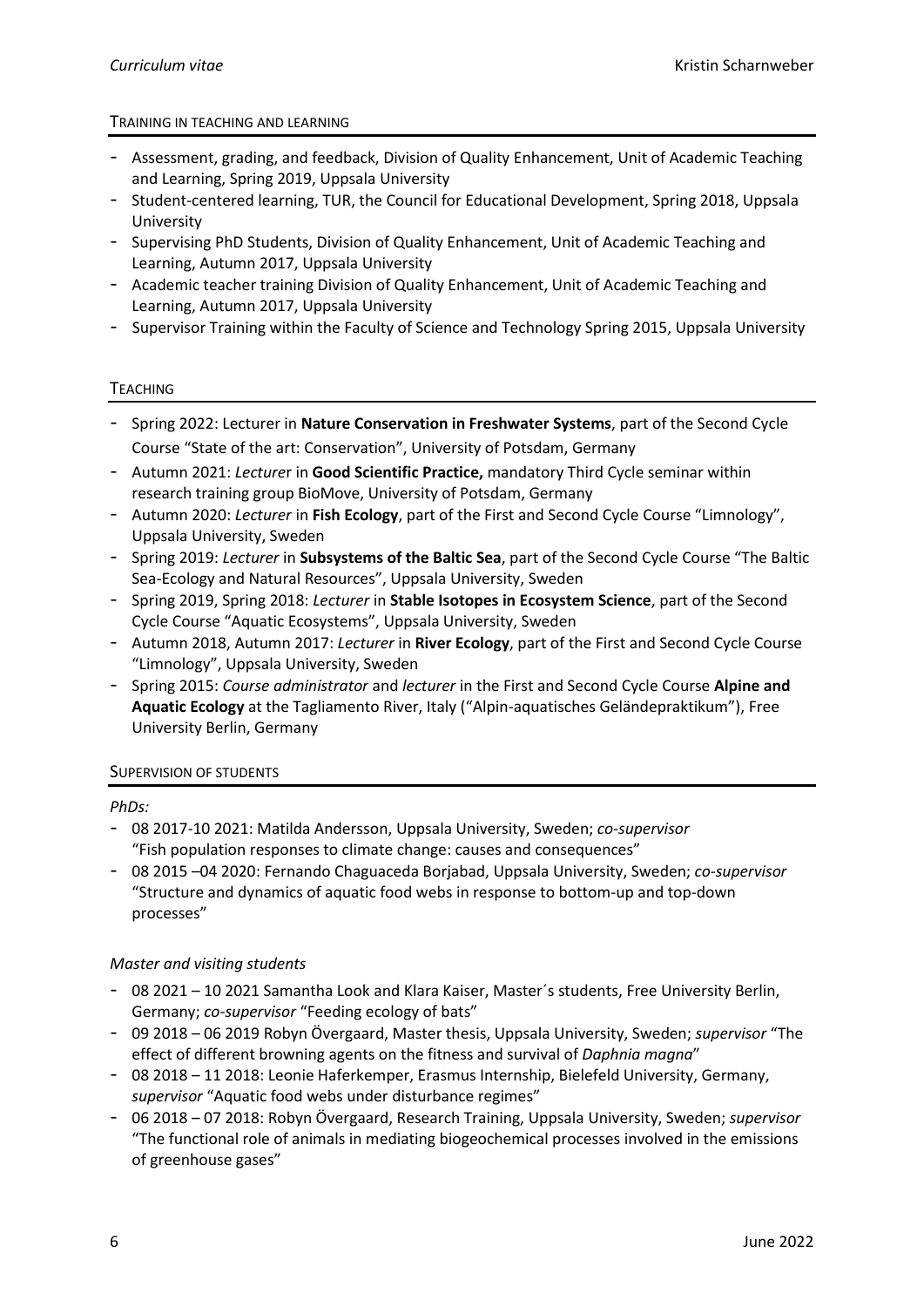- 05 2018 07 2018: Lucas Bolander, Project work, Uppsala University, Sweden; *supervisor* "The effects of the addition of concentrated dissolved organic carbons to hard and soft water systems"
- 02 2018 04 2018: Lucas Bolander, Research Training, Uppsala University, Sweden; *supervisor* "Effects of nutrient concentrations on aquatic foodwebs and greenhouse gas emissions- a mesocosm approach"
- 04 2016 06 2017: Julie Garrison, Master´s student, Stockholm University, Sweden; *co-supervisor* "Lake brownification and phytoplankton  $-$  A mesocosm study of production, composition, and functional changes"
- 04 2016 07 2016: Frizza Adilla, Research Training, Uppsala University, Sweden; *supervisor* "Shading and subsidy effects of dissolved organic carbon"
- 05 2016 10 2016: Christin Manthey, Erasmus student, Free University Berlin, Germany; *supervisor* "Trophic transfer and food web dynamics-zooplankton community response to subsidy and shade"
- 07 2015 09 2015: Zoe Almeida, Master's student, Purdue University, USA; *co-supervisor* "Consumer resource specialization across lacustrine systems: Inconsistent patterns and lack of effects of hypolimnetic hypoxia"
- 01 2012 05 2012: Jaana Rääpysjärvi, Erasmus student, University of Jyväskylä, Finland; *supervisor* "Estimation of secondary production in aquatic ecosystems"

### PROFESSIONAL AND INSTITUTIONAL SERVICES

| 2022      | Member of the organizing group of the 36th Congress of the International Society of<br>Limnology, Berlin, Germany                                                                                                      |
|-----------|------------------------------------------------------------------------------------------------------------------------------------------------------------------------------------------------------------------------|
| 11 2021   | Opponent of PhD defence of Illaria de Meo, Inland Norway University of Applied<br>Science, Evenstad, Norway                                                                                                            |
| 10 2021   | Chair of the session "Aquatic food webs" at the Annual Meeting of the German<br>Limnological Society (DGL), Leipzig, Germany                                                                                           |
| 2016-2020 | PostDoc representative to the board of the Limnology Department, Uppsala University                                                                                                                                    |
| 06 2019   | Opponent during the Master's thesis defence of Erik Dahlman, Uppsala University                                                                                                                                        |
| 02 2019   | Member of the organizing group of the Swedish Oikos 2019 conference                                                                                                                                                    |
| 02 2019   | Chair of the session "Eco-Evolutionary Dynamics-Facing changes and changing faces"<br>at the Swedish Oikos 2019 conference, Uppsala, Sweden                                                                            |
| 05 2018   | Opponent during the Master's thesis defence of Kasparas Bublys, Uppsala University                                                                                                                                     |
| 09 2016   | Chair of the session "Terrestrial organic matter in freshwaters - ecosystem responses<br>in the face of rapid environmental change" at the Annual Meeting of the German<br>Limnological Society (DGL), Vienna, Austria |
| 12 2015   | Organization of the Kick-off meeting of the KAWater project, Uppsala University                                                                                                                                        |
| 06 2015   | Opponent during the Master's thesis defence of Asa White, Uppsala University                                                                                                                                           |
| 12 2014   | Organization of a "Grant and Proposal Writing Workshop" during the 2014 retreat of<br>the Limnology Department of Uppsala University                                                                                   |
| 06 2014   | Opponent during the Master's thesis defence of Joaquín Alcade, Uppsala University                                                                                                                                      |
| 12 2013   | Member of the committee during the Master's thesis defence of Stefan Linzmaier, IGB                                                                                                                                    |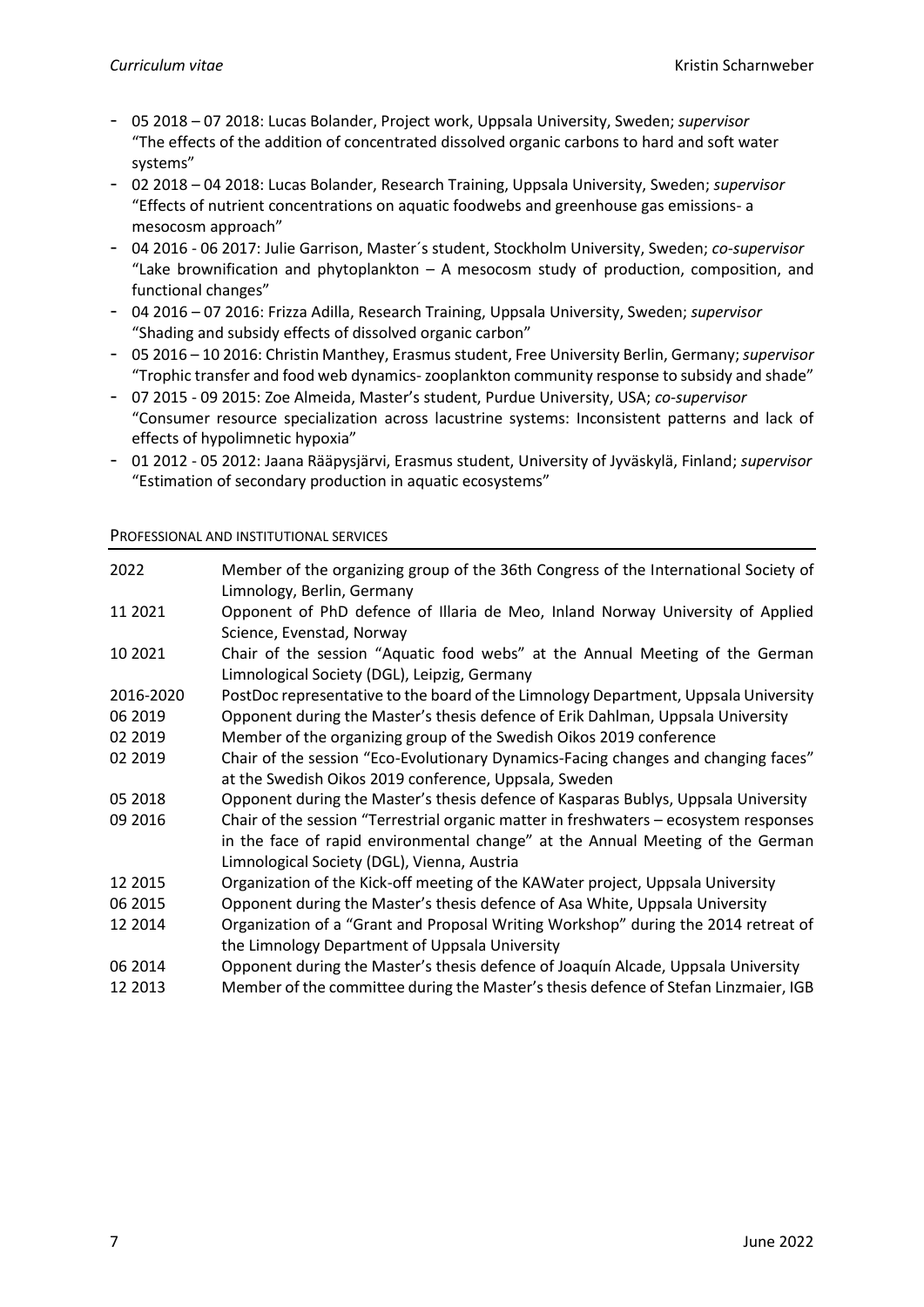### PUBLIC OUTREACH

| 01 2019<br>02 2018 | Host of exhibition "Women in Limnology" at Uppsala University<br>Darwin in the museum- Love evolution! Event at the National History Museum in<br>Stockholm, Sweden. Activity station to explain phenotypic plasticity in Darwin Finches<br>to the public ("Picky finches: It's all in the beak!") |
|--------------------|----------------------------------------------------------------------------------------------------------------------------------------------------------------------------------------------------------------------------------------------------------------------------------------------------|
| 08 2017            | Workshop on "The Water World" (Vattenvärlden) for the staff of Biotopia, a nature<br>discovery center in Uppsala, Sweden                                                                                                                                                                           |
| 07 2016            | Presentation about my scientific career path and the KAWater experiments to the<br>students of the Berufsbildungzentrum Rendsburg-Eckernförde                                                                                                                                                      |

### REVIEWING

- External expert for a Marsden Fund (New Zealand Government)
- External expert for a Veni grant of the Netherlands Organisation for Scientific Research (NWO) within the Innovational Research Incentives Scheme of the Domain Science.
- External referee for >50 manuscripts in total for American Naturalist, Oikos, Biological Journal of the Linnean Society, Limnology & Oceanography Letters, Limnology & Oceanography, Aquatic Sciences, Aquatic Ecology, Ecology and Evolution, Freshwater Biology, Scientific Reports, Freshwater Science, Science of the Total Environment, Oecologia, Food Webs, Ecosphere, PLOSone, Aquatic Microbial Ecology, Journal of Fish Biology, Journal of Great Lakes Research, Journal of Ethology, Ethology, Journal of Limnology, International Review of Hydrobiology, Limnologica, Ecological Entomology, Ecological Engineering, and Hydrobiologia.

See my verified list of reviews from recent years in publons: <https://publons.com/author/1259071/kristin-scharnweber#profile>

### MEMBERSHIP IN PROFESSIONAL SOCIETIES

- German Limnological Society (DGL)
- Association for the Sciences of Limnology and Oceanography (ASLO)
- Swedish Oikos Society
- Ecological Society of America (ESA)
- International Society of Limnology (SIL)

### ADDITIONAL TRAINING

- "Frauen gehen in Führung!" (Women leadership), registered for workshop in 08 2022
- Towards open, reliable, and transparent science, 06 2022, Alfredo Sánchez-Tójar, Potsdam, Germany
- Science Communication and Creativity, 04 2022, Anja Krieger, Berlin, Germany
- Individual to community level effects of freshwater browning on fish, 03 2022, Groupe de recherche interuniversitaire en limnologie (GRIL), Québec, Canada
- Introduction to QGIS, 02 2022, Büro Renala, Potsdam, Germany
- Public Trust and Perception of Science How do we improve the public's trust and perception of science & avoid misinterpretation of science in the news? 10 2020, National Junior Faculty of Sweden
- Science Communication, 06 2020, Science Crunchers, Lisboa, Portugal
- Transportation of living animals, 11 2018, Uppsala University, Sweden
- Leadership and coaching, 11 2018, Uppsala University, Sweden